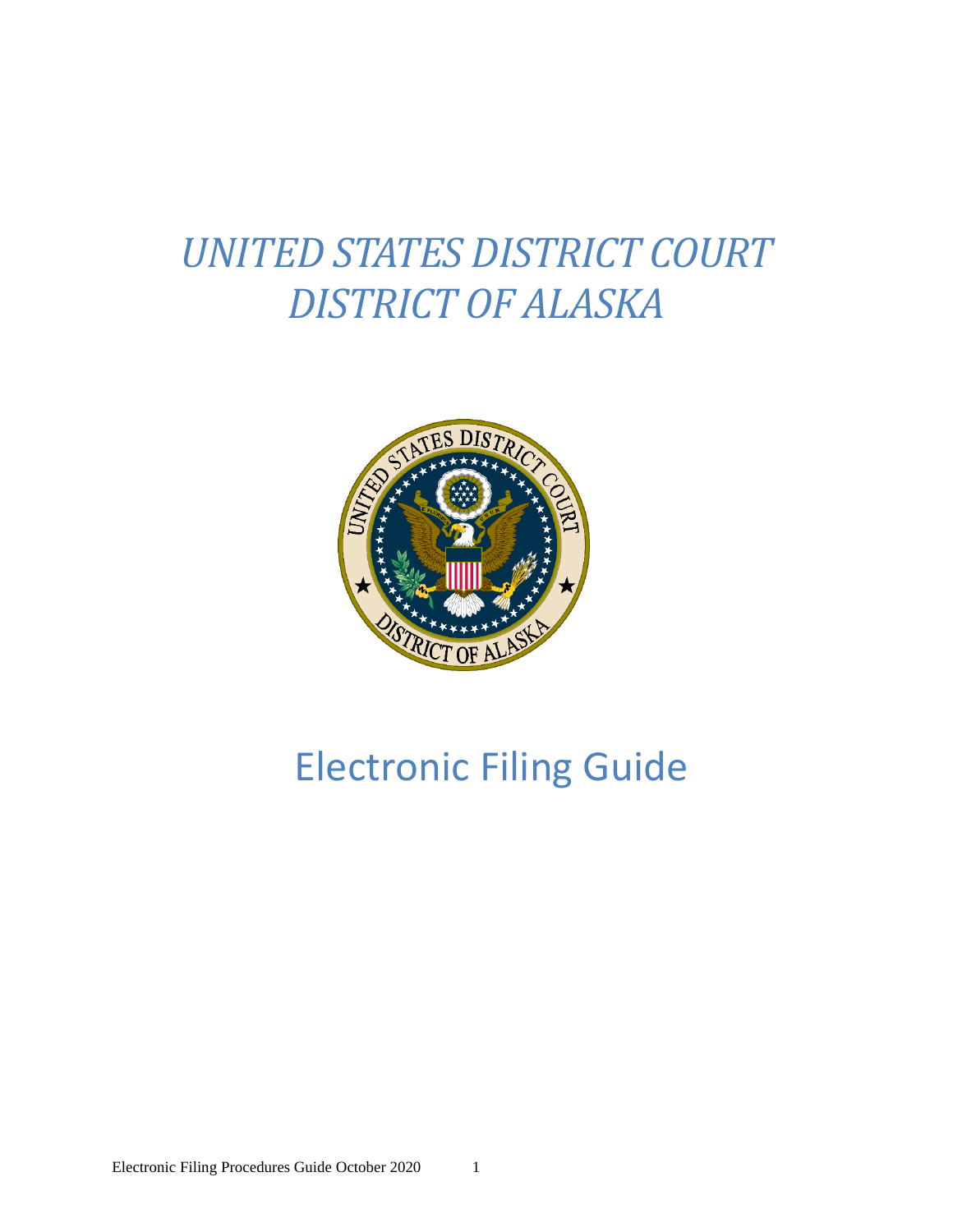## **Table of Contents**

| 1.  |                                                                                           |
|-----|-------------------------------------------------------------------------------------------|
| 2.  |                                                                                           |
| 3.  |                                                                                           |
| 4.  |                                                                                           |
| 5.  |                                                                                           |
| 6.  |                                                                                           |
| 7.  |                                                                                           |
| 8.  | Filing of Civil Case Initiating Documents, Payment of Filing Fee and Service of Summons 4 |
| 9.  |                                                                                           |
| 10. |                                                                                           |
| 11. |                                                                                           |
| 12. |                                                                                           |
| 13. |                                                                                           |
| 14. |                                                                                           |
| 15. |                                                                                           |
| 16. |                                                                                           |
| 17. |                                                                                           |
| 18. |                                                                                           |
| 19. |                                                                                           |
| 20. |                                                                                           |
| 21. |                                                                                           |
| 22. |                                                                                           |
| 23. |                                                                                           |
| 24. |                                                                                           |
| 25. |                                                                                           |
| 26. |                                                                                           |
| 27. |                                                                                           |
| 28. |                                                                                           |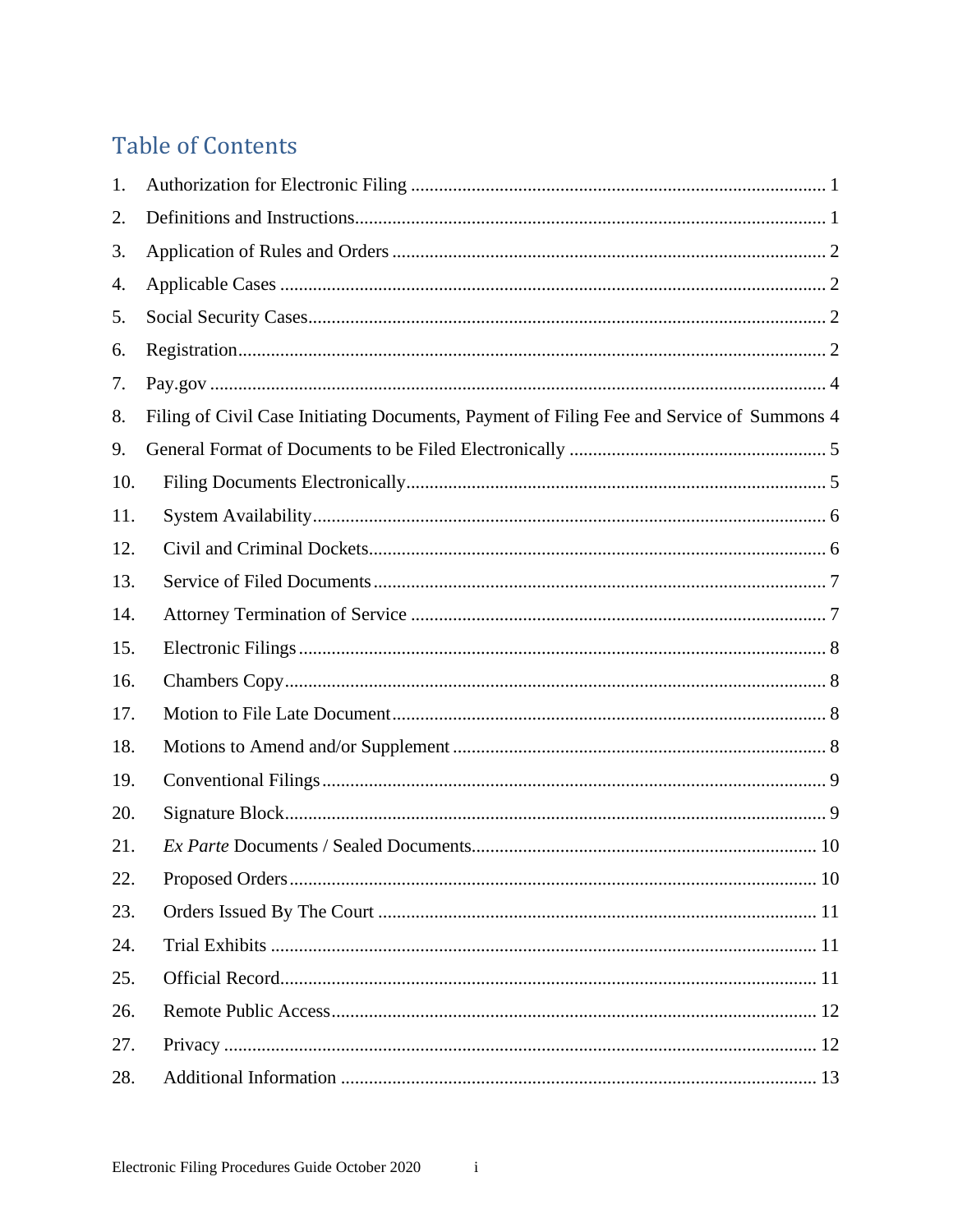## **Introduction**

Case Management/Electronic Case Files (CM/ECF) is a case management system implemented by the Federal Judiciary for all bankruptcy, district and appellate courts. This technology is Internet-based, user friendly, and offers numerous benefits to attorneys, the Court, and the public including access to most case records via the Internet.

Since January 3, 2006, the U.S. District Court for the District of Alaska has required all attorneys in civil and criminal cases to file documents with the Court electronically through the CM/ECF system. Only registered attorneys, as Officers of the Court, are permitted to file electronically. Non-attorneys must continue to file documents conventionally, *i.e.*, on "paper." Non-attorneys may, however, access the public documents on-line through the Public Access to Court Electronic Records (PACER) System, or at a terminal located in the Clerk's Office in Anchorage, Juneau and Fairbanks. [1](#page-2-2)

Users with questions regarding filings should call the Case Administrator or Data Quality Analyst (DQA) of the assigned judge. This information can be found on the Court's website at: [www.akd.uscourts.gov/attorneys,](http://www.akd.uscourts.gov/attorneys) or by calling (907) 677-6130. Questions regarding filings which do not require immediate attention may also be sent to [cmecfhelpdesk@akd.uscourts.gov.](mailto:cmecfhelpdesk@akd.uscourts.gov)

## <span id="page-2-0"></span>**1. Authorization for Electronic Filing**

This Electronic Case Filing Guide, as well as the Attorney's User Manual, govern electronic filing in this district; unless, due to extraordinary circumstances in a particular case, a judicial officer determines that this Electronic Case Filing Guide should be modified in the interest of justice. *See* FED. R. CIV. P. 5(d)(3), FED. R. CRIM. P. 49(e) and Local Civil Rule 5.1 and Local Criminal Rule 49.1.

#### <span id="page-2-1"></span>**2. Definitions and Instructions**

The following definitions and instructions apply to these **Electronic Case Filing Guide**:

- 2.1 The term "document" includes pleadings, motions, exhibits, declarations, affidavits, memoranda, papers, orders, notices and any other filing by or to the Court.
- 2.2 The term "component" includes all documents, other than exhibits, which are filed in conjunction with, or in support of, another document.
- 2.3 The term "party" includes counsel of record and self-represented litigants.

<span id="page-2-2"></span> $<sup>1</sup>$  Access through PACER requires a PACER account and is subject to a fee. Access through the terminal</sup> located in the Clerk's Office is without charge. A fee is charged for printing copies of documents. *See* Local Civil Rule 79.2(b).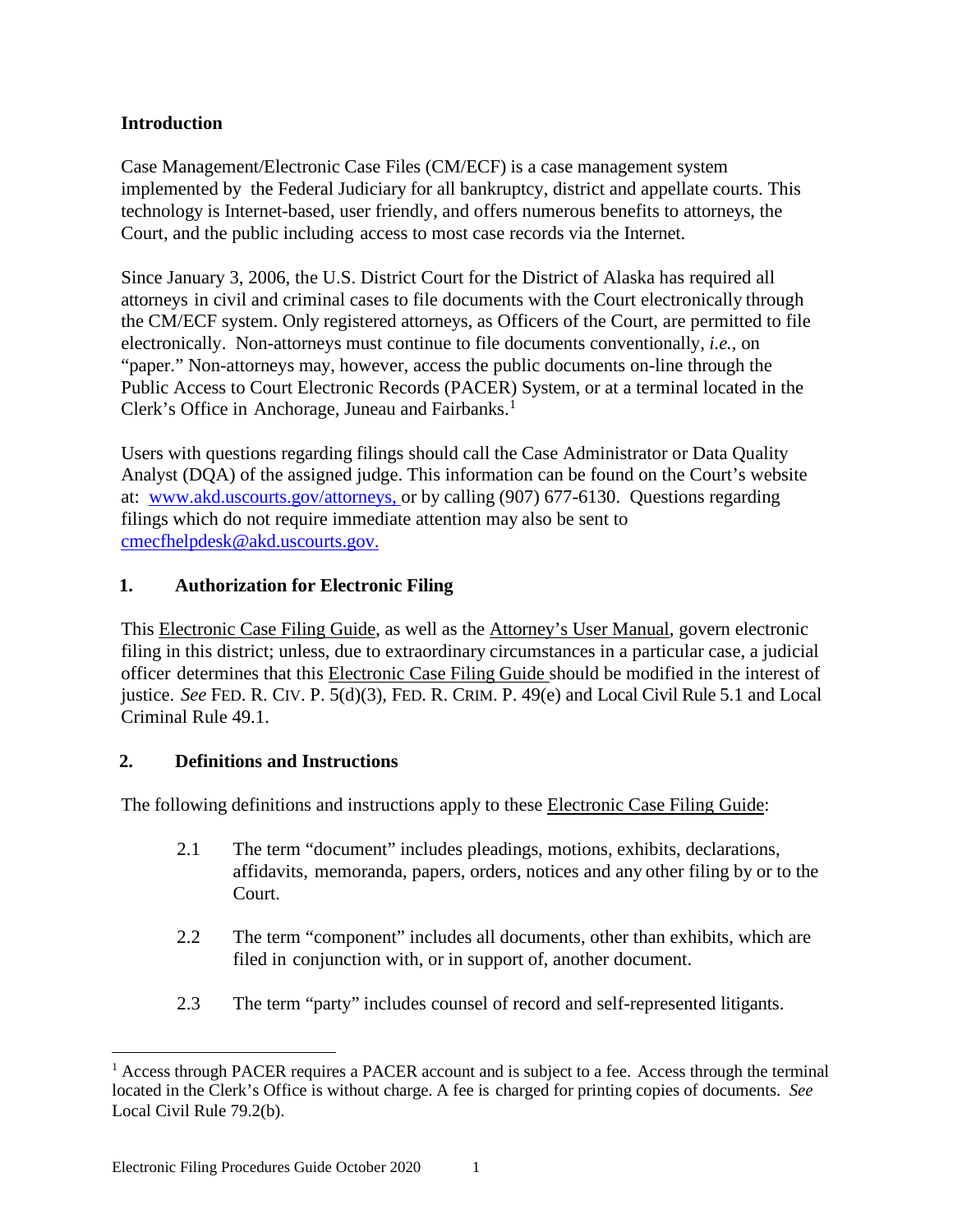2.4 All hours stated are Alaska Standard Time or Alaska Daylight Time.

## <span id="page-3-0"></span>**3. Application of Rules and Orders**

Unless modified by order of the court or approved stipulation, all Federal Rules of Civil and Criminal Procedure, Local Rules, and Orders of the Court will continue to apply to cases filed electronically.

## <span id="page-3-1"></span>**4. Applicable Cases**

Effective January 3, 2006, unless otherwise ordered by the court, attorneys admitted to practice in this district are required to file all documents electronically in all civil and criminal cases. The requirement for electronic filing applies to all cases regardless of when the case was initiated.

## <span id="page-3-2"></span>**5. Social Security Cases**

Unless otherwise ordered by the court, all documents, notices, and orders in Social Security reviews filed on January 3, 2006, or later, must be electronically filed and noticed.

To address the privacy issues inherent in a Social Security review, Internet access to the individual documents will be limited to counsel and court staff. Access to docket reports will be available over the Internet to non-case participants.

## <span id="page-3-3"></span>**6. Registration**

In order to effectively use the electronic filing system, users will need both a CM/ECF account and a PACER account.

- **CM/ECF Account**: An attorney seeking to file documents electronically must complete either this Court's Attorney CM/ECF Training Session or its Computer Based Training Program or alternatively, is registered as a CM/ECF participant in another court. Upon completion of one of the training sessions, or proof of registration with another court, the attorney must submit a completed Electronic Filing System Registration form, prior to being assigned a CM/ECF user identification name and password that will serve as that party's signature for all purposes, including FED. R. CIV. P. 11. [*See* Local Civil Rule 5.1(e).]
- By participating in CM/ECF, registered attorneys consent to electronic service of all documents, and must make available electronic mail addresses for service, unless the attorney has been exempted from participating in the CM/ECF System. [*See* Local Civil Rule 5.1.]
- Online registration forms are available on the Court's website (*www.akd.uscourts.gov*). Attorneys seeking to file electronically must be admitted to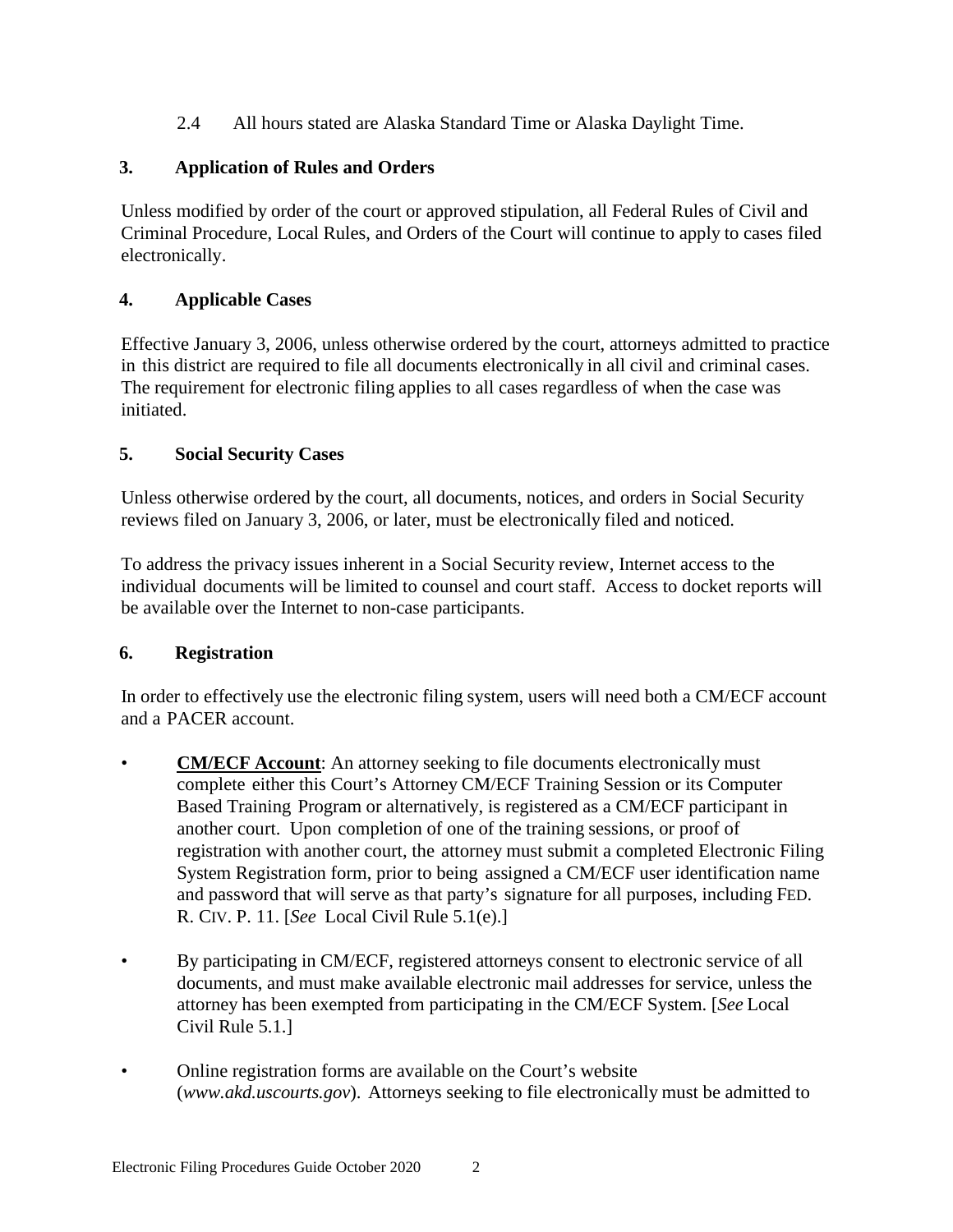practice in the U.S. District Court for the District of Alaska. All completed Registration Forms must be signed by the registrant and emailed to [cmecfhelpdesk@akd.uscourts.gov](mailto:cmecfhelpdesk@akd.uscourts.gov) **or** addressed to:

> U.S. District Court Clerk's Office CM/ECF Attorney Registration James M. Fitzgerald Courthouse 222 West 7th Avenue, Box 4 Anchorage, Alaska 99513-7564

• Once registration is completed, the Attorney Registration Clerk will email the registrant with a user login name and password.

Parties agree to protect the security of their passwords and immediately notify the Clerk of Court if they learn that their password has been compromised

- **PACER Account**: In order to retrieve documents from the CM/ECF system over the Internet, all users, including members of the public, must have a PACER account. PACER is a national system that provides case information from all federal courts.
- Users who do not have a PACER account will be unable to view or retrieve docket sheets or documents over the Internet, but may access that information, unless otherwise restricted, at the courthouse. PACER accounts can be established through the PACER Service Center:

[http://pacer.psc.uscourts.gov](http://pacer.psc.uscourts.gov/) PACER Service Center P.O. Box 780549 San Antonio, TX 78278 (800) 676-6856 or (210) 301-6440

- Under the PACER system, parties and counsel of record are entitled to one free copy of each document filed in their cases, so long as they retrieve the document within 15 days of filing. Subsequent access to those documents, or access to documents in other cases, are subject to PACER billing fees. See the PACER website for current rates and details.
- A registered participant may withdraw from participation in the CM/ECF System by providing the Clerk of Court with written notice of withdrawal. Upon receipt of a written notice of withdrawal, the Office of the Clerk will immediately cancel the participant's password and delete the participant from any applicable electronic service list. Unless otherwise ordered by the court, withdrawal by an attorney in the CM/ECF System does not relieve the attorney of the obligation to comply with Local Civil Rule 5.1(e).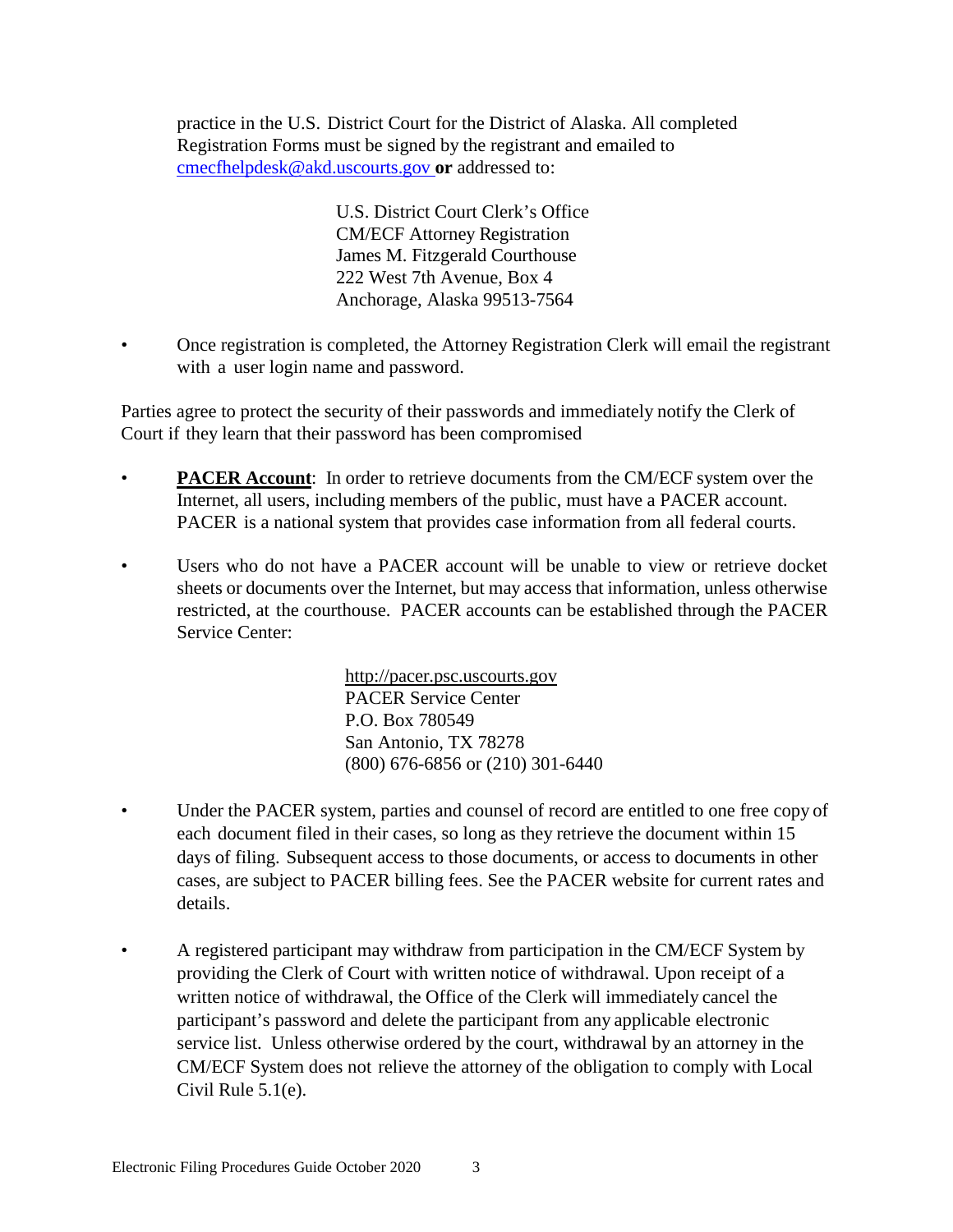## <span id="page-5-0"></span>**7. Pay.gov**

Attorneys wishing to pay new civil filing fees, civil appeal fees or *Pro Hac* attorney admission fees using a credit card, must register with Pay.gov at: [www.pay.gov.](http://www.pay.gov/)

Attorneys who wish to pay their *Pro Hac* attorney admission fee via Pay.gov must file their Motion to Appear using the event "**Appear as** *Pro Hac Vice* **(Non-Resident) Attorney using**  Pay.gov" located in the "Motions" menu.

## <span id="page-5-1"></span>**8. Filing of Civil Case Initiating Documents, Payment of Filing Fee and Service of Summons**

Case initiating documents (*e.g*., Complaints, Notices of Removal, Civil Cover Sheet, Summons) may be sent by email or U.S. Mail, or delivered in person or by courier to the Clerk's office. The preferred method is to receive case initiating documents by email in (.pdf) format at the following address: [newcvcases@akd.uscourts.gov.](mailto:newcvcases@akd.uscourts.gov) The subject matter of the email should read "**name of divisional office-new civil case**", *i.e.*, "**Anchorage-new civil case.**" Parties filing case initiating documents via email will be contacted by the Clerk's Office to obtain the method of payment for the case opening fee. All new case filing fees must be received by the Clerk's office **no later than 3 business days** after receipt of the case initiating documents. **The case will be filed the date that the filing fee or application to proceed** *in forma pauperis* **is received**.

Attorneys wishing to pay their civil filing fee using Pay.gov must email their case initiating documents in (.pdf) format to the following address: [newcvcases@akd.uscourts.gov.](mailto:newcvcases@akd.uscourts.gov) The subject matter of the email should read "**name of divisional office-new civil case**", *i.e.*, "**Anchorage-new civil case.**" The submitting office will be contacted by the Clerk's Office and will be provided the case number for counsel to upload documents. **The filing fee must be paid the day the original email to the [newcvcases@akd.uscourts.gov](mailto:newcvcases@akd.uscourts.gov) email address is received.**

A defendant or defendants desiring to remove any civil action from state court under 28 U.S.C. §1446 must file a Notice of Removal signed in accordance with FED. R. CIV. P. 11 and containing a short and plain statement of the grounds for removal, together with a copy of all process, pleadings and orders served upon such defendant or defendants in such action. **Parties filing a Notice of Removal should refrain from submitting any additional state court documents, other than those required by 28 U.S.C. §1446, until directed to do so by the Court's Notice to Petitioner Subsequent to Removal.**

Parties requesting summons to be issued may present them to the court by email, by U.S. mail, or by delivery in person to the Clerk's Office. The party requesting the issuance of summons must complete the top portion of the summons form. To submit the summons by email, they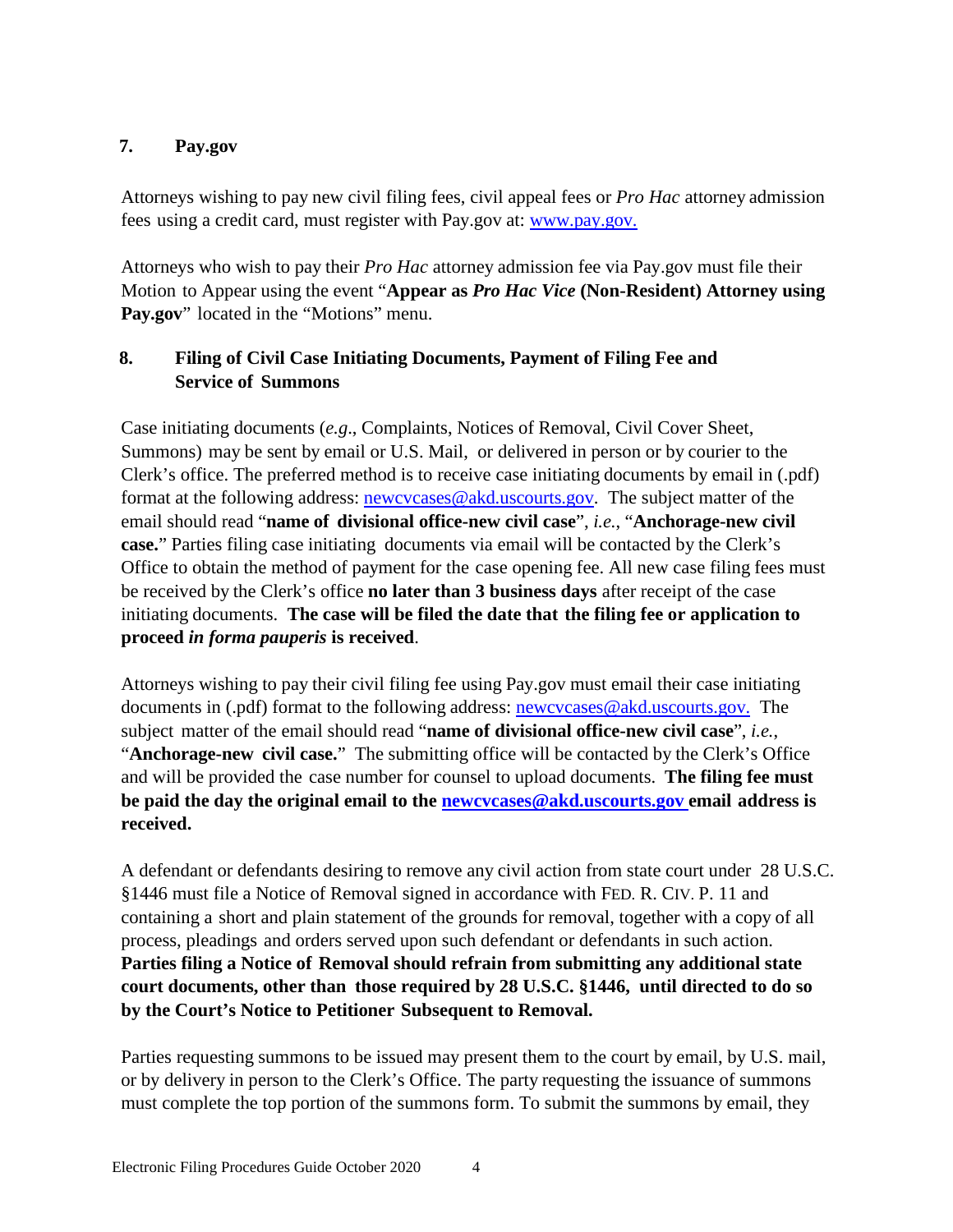must be sent to [newcvcases@akd.uscourts.gov.](mailto:newcvcases@akd.uscourts.gov) If the summons is submitted **after** the case initiating documents, the subject matter of the email should read "**name of divisional officesummons for new civil case**," *i.e.*, "**Anchorage-summons for new civil case.**"

Once the summons has been issued, the Clerk's Office will notify the requesting party that the summons is available for pick up at the Clerk's office, or, if a self-addressed stamped envelope was submitted, the summons will be mailed to the requesting party.

A party may not electronically serve a summons, but instead must perfect service according to FED. R. CIV. 4. Affidavits of service that pertain to an executed summons, may be filed electronically through ECF.

## <span id="page-6-0"></span>**9. General Format of Documents to be Filed Electronically**

Electronically filed documents must meet the requirements of FED. R. CIV P. 10, Local Civil Rule 7.4 and Local Criminal Rule 49.1, as if they had been submitted on paper. Documents filed electronically are also subject to any page limitations set forth by Court order or by Local Civil Rule 7.4(a).

Unless otherwise ordered by the Court, participants in the CM/ECF System must submit all documents required to be lodged with the court, (i.e. proposed orders, findings of fact and conclusions of law, and proposed judgments as attachments to the main document.)

#### <span id="page-6-1"></span>**10. Filing Documents Electronically**

Electronic transmission of a document consistent with the procedures adopted by the Court will constitute filing for all purposes of the Federal Rules of Civil and Criminal Procedure and the Local Rules of this Court and will constitute entry of that document on the docket sheet maintained by the Clerk, pursuant to FED. R. CIV. P. 58 and 79 and FED. R. CRIM. P. 55.

A "Notice of Electronic Filing" (NEF) acknowledging that the document has been filed will immediately appear on the filer's screen and will be transmitted to the registered parties of the case. Parties can also verify the filing of documents by inspecting the Court's electronic docket sheet. The Court may, upon the motion of a party or upon its own motion, strike any inappropriately filed document.

Documents filed electronically must be submitted in Adobe Acrobat (.pdf) format and **may not exceed 10.0 megabytes.**

Filing documents electronically does not alter any filing deadlines. All electronic transmissions of documents must be completed (*i.e.*, received **completely** by the Clerk's Office) prior to midnight in order to be considered timely filed that day. Parties are permitted to file documents electronically 24 hours a day. Attorneys and parties are strongly encouraged to file all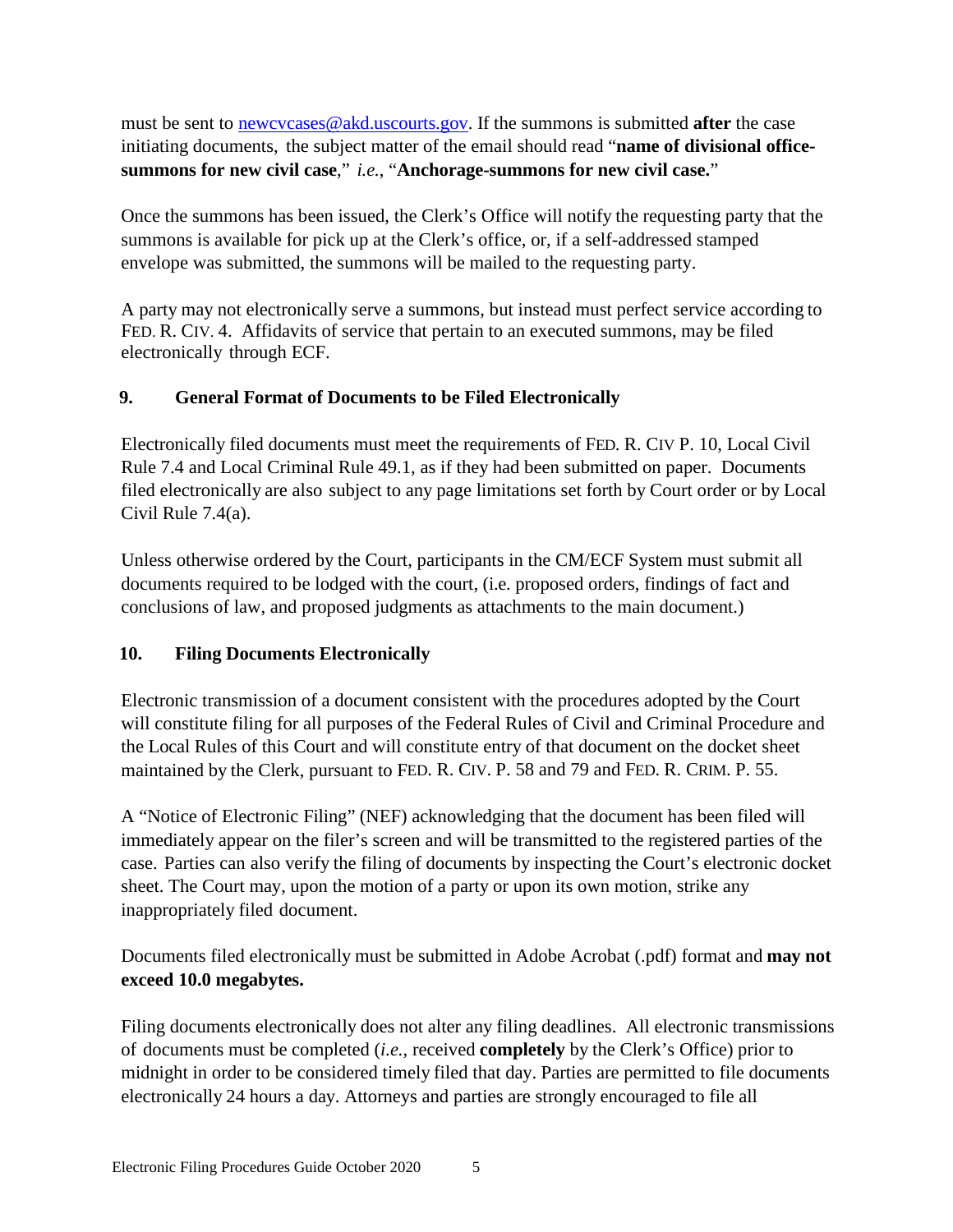documents during normal working hours of the Clerk's Office (8:00 a.m. - 5:00 p.m.) when assistance is available.

Any party filing a pleading or other document electronically or conventionally, which is timesensitive, must immediately contact the Clerk's Office at 907-677-6130 and advise them of the time-sensitive filing. The filer should be prepared to provide the Clerk's Office staff with the following information: case number and docket number.

Unless exceptional circumstances exist that prevent the document from being transmitted during regular business hours, the participant must make every effort to transmit any timesensitive document during regular business hours on or before the date the document is due.

## <span id="page-7-0"></span>**11. System Availability**

The Court's CM/ECF system is designed to provide service 24 hours a day. Registered attorneys are encouraged to file documents in advance of filing deadlines and during normal business hours.

Periodic maintenance will cause a temporary unavailability of CM/ECF. In such instances, the Court will make every effort to publish the date and duration of the anticipated unavailability on the Court's web page.

If a participant in the CM/ECF System is unable to transmit a time-sensitive document electronically, due to technical failure of either the CM/ECF System or the participant's system or internet service provider problems, the participant must promptly contact the judicial officer's Data Quality Analyst telephonically and make alternate arrangements for filing the document in electronic format during normal working hours.

## <span id="page-7-1"></span>**12. Civil and Criminal Dockets**

The registered attorney electronically filing a pleading or other document is responsible for designating a proper docket entry title for the document, by using one of the event categories prescribed by the court.

Once a document is electronically filed it becomes part of the electronic case file. Once the transaction is accepted, CM/ECF will not permit the filing party to make changes. The Clerk's staff will edit the docket text to clarify what the filing error is and the appropriate action necessary to correct the filing error. In some instances, the Clerk's staff will enter a Docket Annotation to notify the parties of how to comply with quality control standards. The filing party will be advised if the document needs to be refiled (*i.e.*, the wrong event was selected).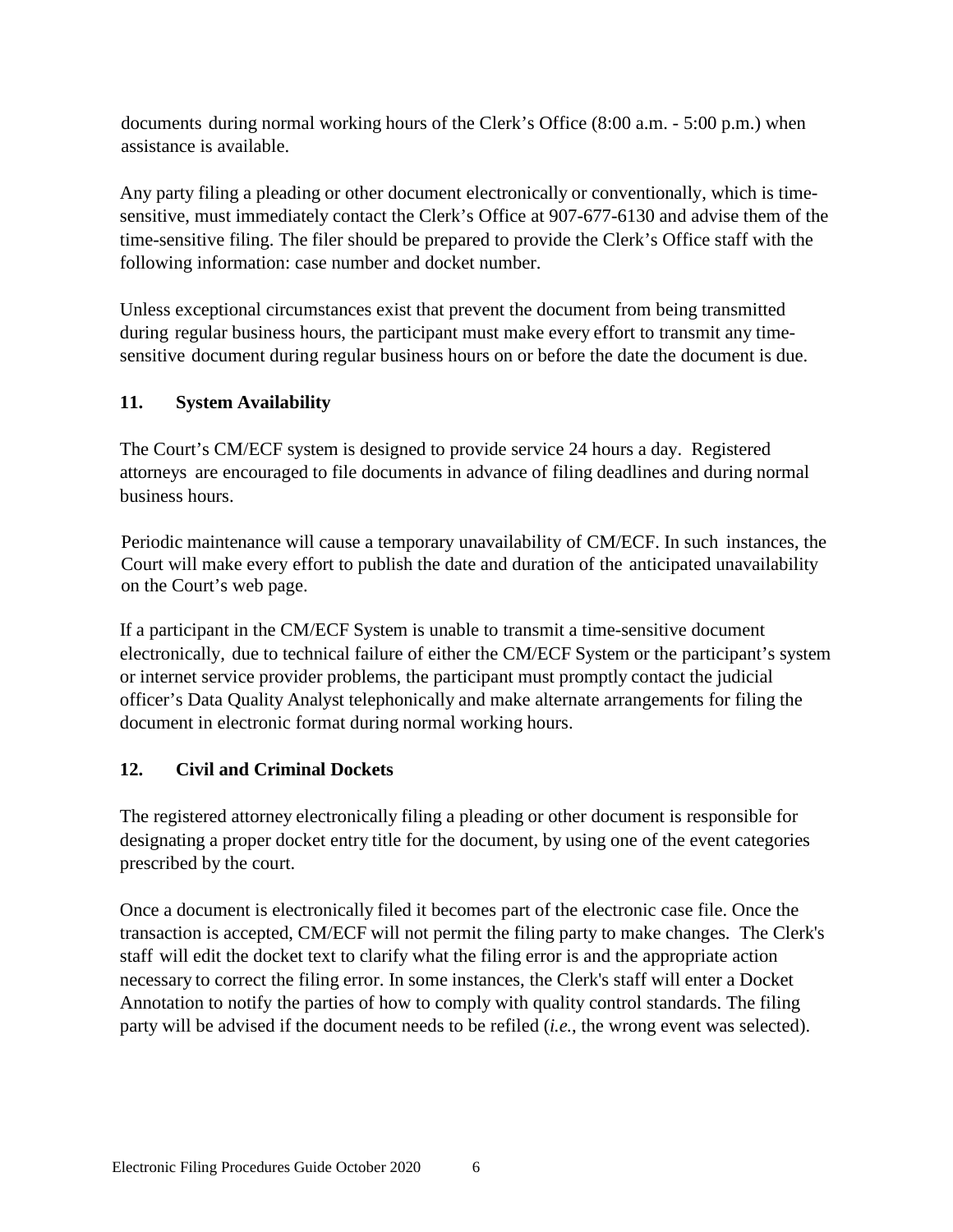#### <span id="page-8-0"></span>**13. Service of Filed Documents**

Upon the entry of a document in the CM/ECF System, whether filed electronically or conventionally and uploaded by the clerk, a "Notice of Electronic Filing" (NEF) will automatically be generated by CM/ECF and sent electronically to the email addresses of registered attorneys in the case. In addition to receiving NEFs, the parties are strongly encouraged to sign onto CM/ECF at regular intervals to check case activity. Service by email constitutes service in accordance with FED. R. CIV. P. 5(b)(2)(E) and FED. R. CRIM. P. 49(b). Service must be affected conventionally (non-electronic) on *pro se* parties.

A certificate of service will indicate that service was accomplished in accordance with the Court's electronic filing procedures. The following is a suggested certificate of service for electronic service:

#### **Certificate of Service**

I hereby certify that on [date], a copy of foregoing [name of document] was served electronically on [names of parties served].

#### s/ [Name of Password Registrant]

It is the responsibility of the filing party to ensure that all other parties are properly served. FED. R. CIV. P. 5(b)(2)(E) notes that service by electronic means is not effective if the party making service learns that the attempted service did not reach the person to be served. If a party requiring service is not listed on the NEF receipt as having been sent an NEF of the filing, the filing party must serve that party by other appropriate means. The following is a suggested certificate of service for electronic **and non-electronic** service:

#### **Certificate of Service**

I hereby certify that on [date], a copy of foregoing [name of document] was served electronically on [names of parties served electronically] and on [name(s) and address(es) of parties served by mail] by regular U.S. mail.

s/ [Name of Password Registrant]

#### <span id="page-8-1"></span>**14. Attorney Termination of Service**

In order to ensure attorneys receive notice of necessary post-judgment documents (*i.e.* appeals, bill of costs, etc.) an attorney will not automatically be terminated at entry of judgment. In order to be terminated from service in a case, the attorney must electronically file a "Notice-Other" and state in the notice that he/she is no longer active in the case and authorizes the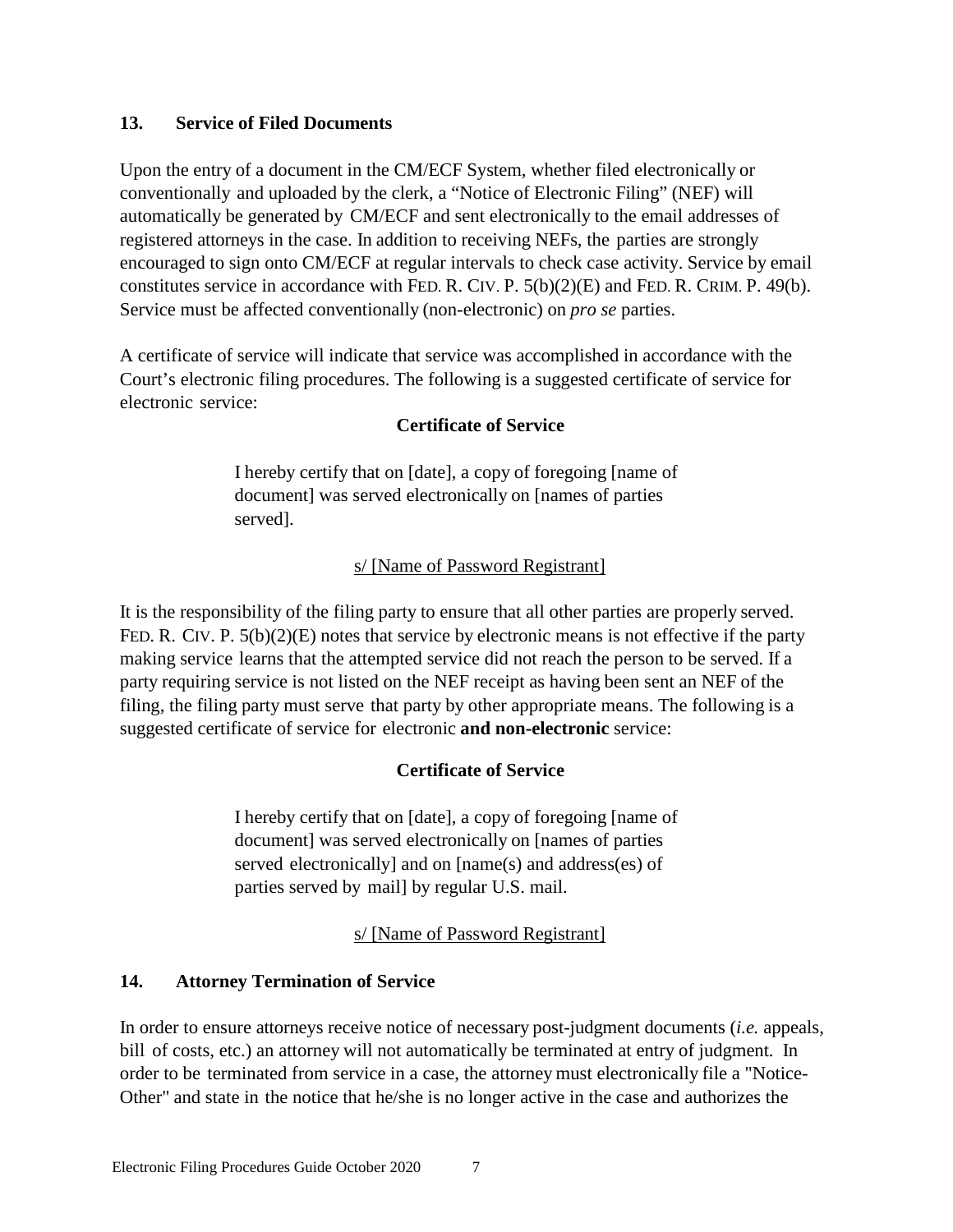Clerk's Office to terminate service of all future documents filed in the case. This procedure does not apply for attorneys who are requesting withdrawal and/or substitution of counsel. [*See* Local Civil Rule 11.1(c)].

## <span id="page-9-0"></span>**15. Electronic Filings**

A key objective of the electronic filing system is to ensure that as much of the case as possible is filed, stored, and made available electronically. To facilitate electronic filing and retrieval, documents filed electronically **may not exceed 10.0 megabytes**. Documents exceeding 10.0 megabytes in size must be broken into sequentially numbered component parts not exceeding 10.0 megabytes each. The foundation document, (motion) must be filed with documents related to the foundation document, (i.e. memorandum of law, supporting affidavit, and exhibits, as attachments to the main document.) Exhibits that are not available in electronic format may only be filed conventionally, with an order of the court, attached to a copy of the NEF for the electronically filed document to which the exhibit(s) relate. If an exhibit is filed conventionally, the filer must include a "dummy" page in the appropriate place sequentially in the electronically filed document to which the exhibit applies, with a conspicuous notation in the middle of the page "Exhibit (insert exhibit number and brief description of the exhibit) filed conventionally. [*See* Local Civil Rule 7.3(c)].

## <span id="page-9-1"></span>**16. Chambers Copy**

A complete and legible paper copy of every pleading, document, or paper exceeding twentyfive (25) pages, filed conventionally or electronically, must be provided for use by the judge in chambers. If the original pleading, document, or paper was filed electronically, the chambers copy must be attached to a copy of the Notice of Electronic Filing and must be printed with the ECF .pdf footer on each page. [*See* Local Civil Rule 5.4].

## <span id="page-9-2"></span>**17. Motion to File Late Document**

A party who moves to file a late document must attach a copy of the proposed late-filed document as an exhibit to the Motion to File. **The exhibit must be labeled "PROPOSED.**" If the Motion to File is granted, the requesting party must then electronically file the late document without delay, or within the time frame ordered by the court. **The clerk will not convert the exhibit to the underlying Motion into a new filing.** [*See* Local Civil Rule 7.3(j)].

## <span id="page-9-3"></span>**18. Motions to Amend and/or Supplement**

A party who moves to amend or supplement **must** attach a copy of the proposed amended pleading or document as an exhibit to the Motion. The exhibit should be labeled "**PROPOSED.**" If the Motion to Amend or to Supplement is granted, the requesting party must then electronically file the amended or supplemental document without delay, or within the time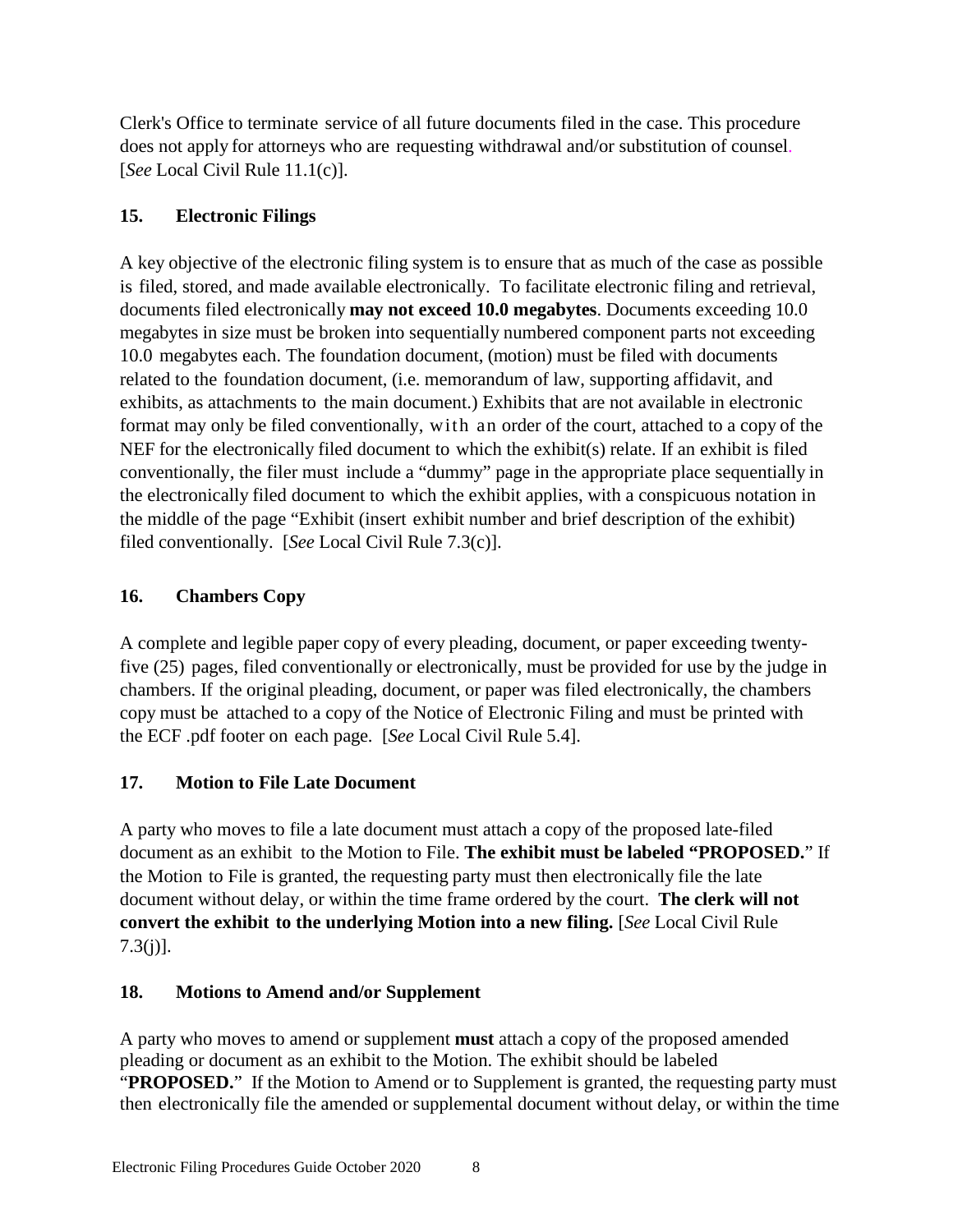ordered by the court. **The clerk will not convert the exhibit to the underlying Motion into a new filing.** [*See* Local Civil Rule 15.1 and Local Civil Rule 7.1(d)(2)].

## <span id="page-10-0"></span>**19. Conventional Filings**

A. *By Non-Attorneys.* Non-attorney filers may not file documents electronically, but must file all documents conventionally (on paper). T he filer must retain a copy of any conventionally filed paper document. Once the document is uploaded into the CM/ECF System it will be discarded in accordance with otherwise applicable rules and regulations.

B. *By Registered Users*. Under certain limited circumstances, registered attorneys otherwise participating in CM/ECF may be excused from filing a particular exhibit electronically, such as when the exhibit is not available in electronic format or a component exceeds the file size limit from filing a particular exhibit electronically, such as when the exhibit is not available in electronic format or exceeds the file size limit. [*See* Local Civil Rule 7.3(c)]. Such exhibit must **not** be filed electronically, but instead must be conventionally filed with the Clerk of Court and served on the parties, in accordance with the applicable Federal Rules of Civil and Criminal Procedure, and Local Rules for filing and service of nonelectronic documents. A party may seek to have an exhibit excluded from electronic filing pursuant to FED. R. CIV. P. 26(c).

C. *Retention of Uploaded Conventionally Filed Documents*. The responsibility of converting documents to electronic (.pdf) format rests with the registered attorney filing the document. Once a document is scanned into the CM/ECF System, the electronic version becomes the official record of the Court and permits the Clerk of Court to retain, return or discard the original. If a party believes that retention of the original is warranted, a copy of the document should be filed with the Court and the party should retain the original. A party may also request at the time of filing, through a separate document, that the original be returned, rather than discarded, should the Clerk's Office determine it is no longer needed by the Court.

## <span id="page-10-1"></span>**20. Signature Block**

The registered attorney's identification name and password constitutes the attorney's signature for the purposes of FED. R. CIV. P. 11. [*See* Local Civil Rule 5.1(e)(1)(A)]. All documents filed electronically must include a signature block in compliance with the appropriate Local Civil and Criminal Rule and include the typewritten name of the attorney and the party they represent. In addition, the name of the registered attorney under whose password the document is submitted should be preceded by a "s/" and typed in the space where the signature would otherwise appear.

> s/ [Name of Password Registrant] [Typed name of Lawyer]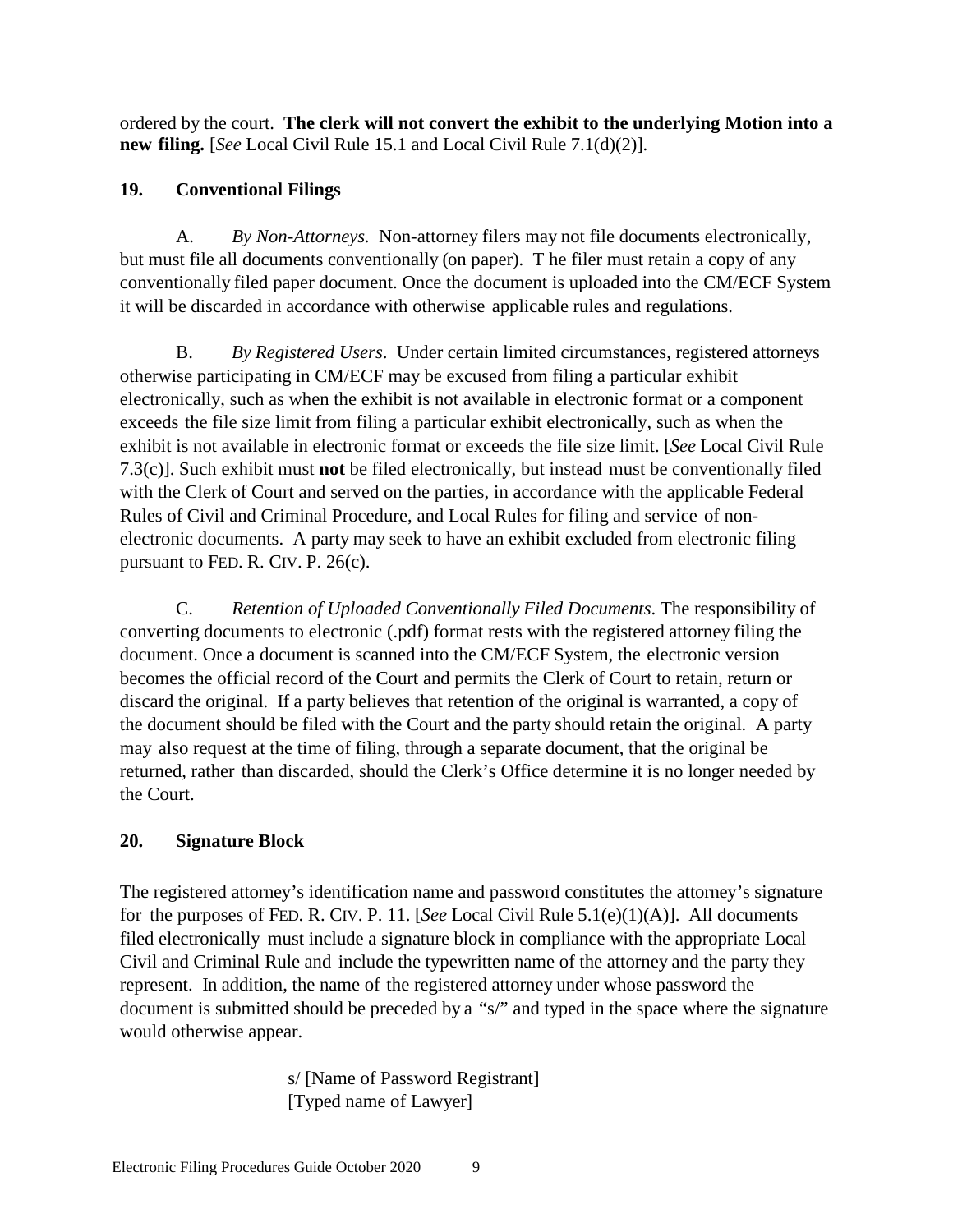[Alaska Bar Number (if applicable) or Lawyer Name, *Pro Hac Vice*]

Documents requiring signatures of more than one party must be filed either by submitting a scanned document containing all necessary signatures or a listing of all of the names of the signatories on the document by means of a "s/[name](consent)" signature block for each. By submitting such a document, the filer certifies that each of the other signatories has expressly agreed to the form and substance of the document and that the filer has been authorized to submit the document on their behalf. [*See* Local Civil Rule 5.1(e)(1)(B)]. Physical, facsimile or electronic signatures may be used to satisfy the requirements of this provision.

## <span id="page-11-0"></span>**21.** *Ex Parte* **Documents / Sealed Documents**

Any document submitted for filing *ex parte* or under seal must be accompanied by a motion and proposed order authorizing such filing. A motion to seal documents will be filed as a public document. A declaration or affidavit will be docketed separately and filed under seal with the proposed sealed document attached.

A motion to file a document *ex parte* may be filed *ex parte* without prior court order. A copy of the proposed *ex parte* document must be attached to the motion. If the Motion for Leave is granted, the requesting party must then electronically file the sealed or *ex parte* document without delay, or within the time ordered by the court. The clerk will not convert the exhibit to the underlying document into a new filing. The electronic filing of documents under seal or *ex parte* is governed by Local Civil Rule 7.3(e) and (f) and Local Criminal Rule 47.1.

#### <span id="page-11-1"></span>**22. Proposed Orders**

Proposed Orders, to non-dispositive motions, **must be submitted** as outlined below:

- Electronically submitted proposed orders must be attached to the motion to which it refers. This will provide service of the proposed order to all registered parties.
- All proposed orders must be labeled "**PROPOSED**." If the judge decides to use the proposed order, s/he will remove the "**PROPOSED**" language.
- A proposed order shall *also* be attached as a Word document sent to the email address of the assigned judge. The subject line of the e-mail shall include the **case number, title of the order, and docket number for the motion to which it refers.** The email addresses are **for submission of proposed orders only**  and are as follows:

[BeistlineProposedOrders@akd.uscourts.gov](mailto:BeistlineProposedOrders@akd.uscourts.gov)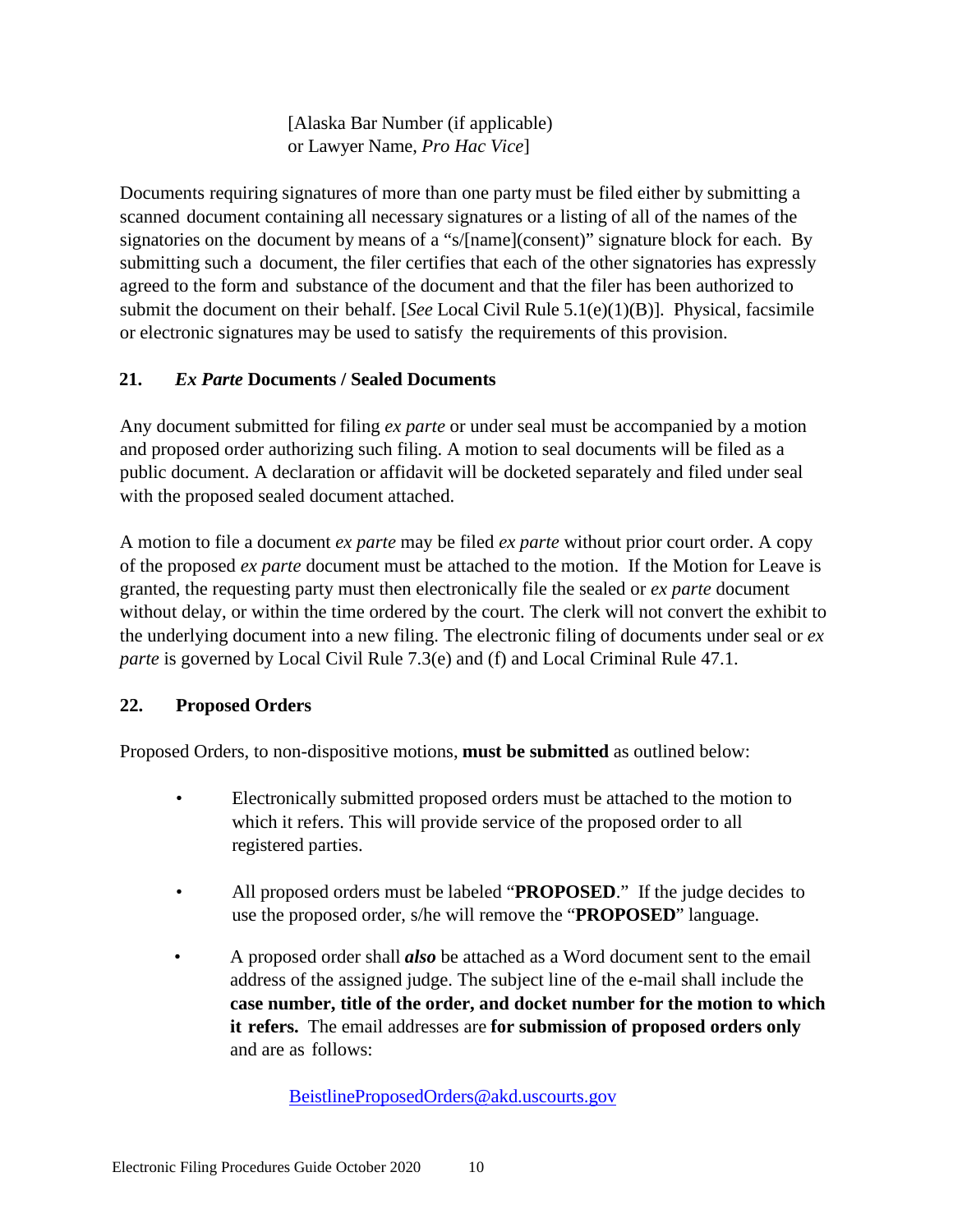[BurgessProposedOrders@akd.uscourts.gov](mailto:BurgessProposedOrders@akd.uscourts.gov) [GleasonProposedOrders@akd.uscourts.gov](mailto:GleasonProposedOrders@akd.uscourts.gov) [Holland\\_Chambers@akd.uscourts.gov](mailto:Holland_Chambers@akd.uscourts.gov) [KindredProposedOrders@akd.uscourts.gov](mailto:KindredProposedOrders@akd.uscourts.gov) [OravecProposedOrders@akd.uscourts.gov](mailto:OravecProposedOrders@akd.uscourts.gov) [Sedwick\\_Chambers@akd.uscourts.gov](mailto:Sedwick_Chambers@akd.uscourts.gov) [SingletonProposedOrders@akd.uscourts.gov](mailto:SingletonProposedOrders@akd.uscourts.gov) [SmithProposedOrders@akd.uscourts.gov](mailto:SmithProposedOrders@akd.uscourts.gov) [ScobleProposedOrders@akd.uscourts.gov](mailto:ScobleProposedOrders@akd.uscourts.gov)

- Proposed orders on motions for default judgment made pursuant to Local Civil Rule 55.1. should be prepared, filed, and emailed as directed above. However, the subject line of the email shall include **"Proposed Default Judgment" as well as the case number and docket number**.
- No other communication, documents or pleadings may be emailed to the judge(s) at the email addresses above.

## <span id="page-12-0"></span>**23. Orders Issued By The Court**

All orders will be filed electronically. An order signed electronically, by either a digital signature or by using the "s/Judge's Name" convention, has the same force and effect as if the Judge affixed a signature to a paper copy of the order. [FED. R. CIV. P. 5(d)(3); Local Civil Rule  $5.1(e)(2).$ ]

Routine orders may be entered by a text-only entry upon the docket. In such cases, no pdf document will issue, and the text-only entry shall constitute the Court's only order on the matter. CM/ECF will generate an NEF as described previously in these procedures.

When mailing paper copies of an electronically filed order to a party who is not a registered CM/ECF participant, the Clerk's Office will include the NEF to provide the non-participant with proof of the filing.

## <span id="page-12-1"></span>**24. Trial Exhibits**

Exhibits lodged with the Clerk of Court pursuant to Local Civil Rule 39.3, will not be filed electronically. Such documents will not be placed in CM/ECF, unless the assigned judicial officer directs filing of the lodged document. If a lodged exhibit is to be entered into CM/ECF, the submitting party may be required to resubmit the document in electronic format.

## <span id="page-12-2"></span>**25. Official Record**

The official Court record is the electronic file maintained on the Court's servers. The official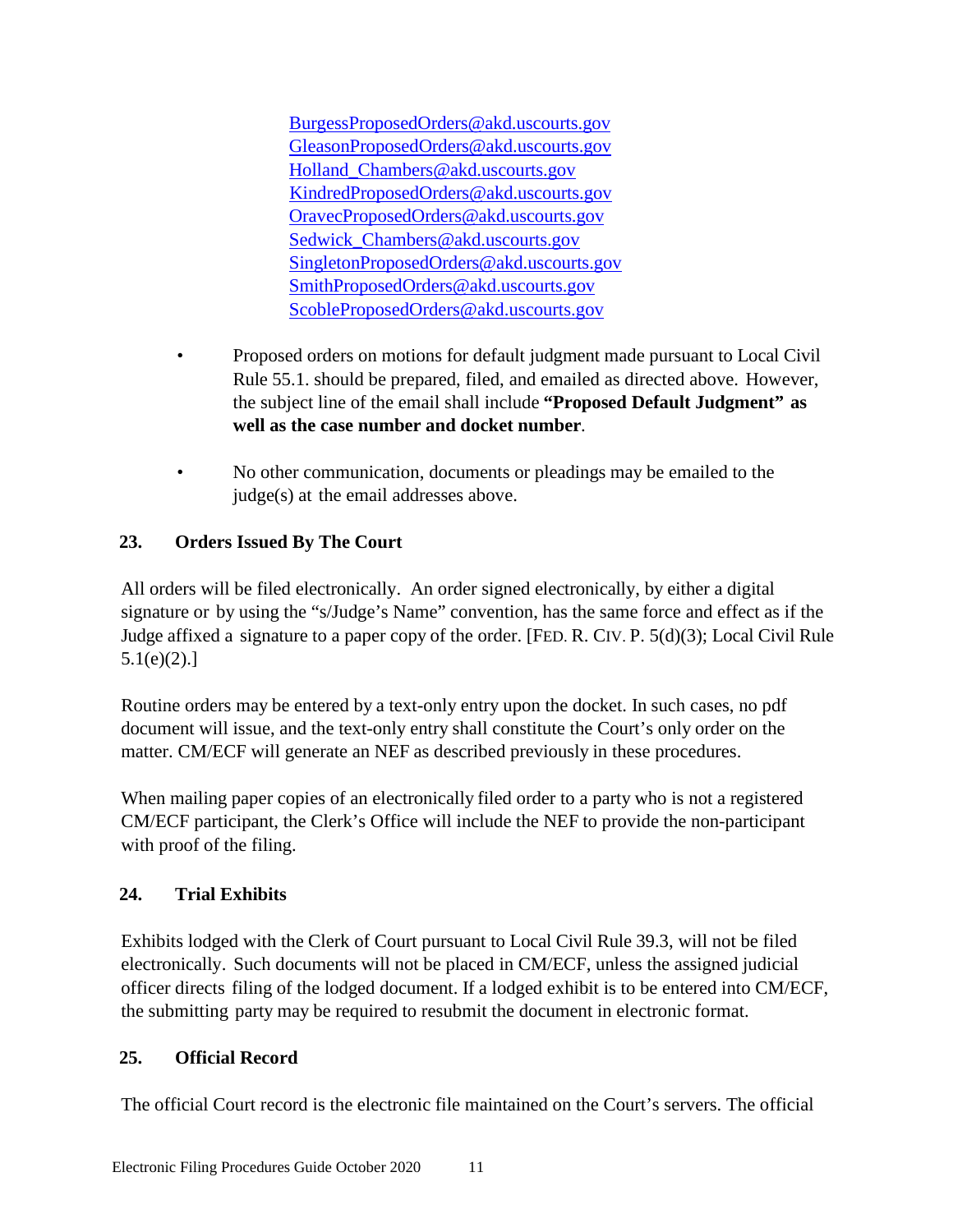record also includes any conventional documents or exhibits filed in accordance with these provisions that have not been otherwise entered into the system. The Clerk's Office will retain all original Indictments after they are uploaded into the system, at the discretion of the Clerk of Court, subject to any limitations imposed by statute, judiciary policy or orders of this Court.

## <span id="page-13-0"></span>**26. Remote Public Access**

In accordance with the E-Government Act of 2002 and policies set forth by the Judicial Conference of the United States (which governs the administration of the U.S. Courts), the Court strives to provide public Internet access to case related documents to the same extent that those documents are available at the courthouse, with some limitations. Remote electronic access to the CM/ECF System for viewing purposes is limited to subscribers to the PACER system. The Judicial Conference of the United States requires that a user fee must be charged for remotely accessing certain detailed case information, such as filed documents and docket reports. The access fee does not apply to official recipients of electronic documents (i.e. parties legally required to receive service or to whom service is directed by the filer in the context of service under the Federal Rules of Civil Procedure.) Official recipients will receive the initial electronic copy of a document free to download, but if they remotely access the document again, they will be charged.

## <span id="page-13-1"></span>**27. Privacy**

The E-Government Act of 2002 and the Judicial Conference of the United States Courts' Policy on Privacy and Public Access to Electronic Case Files set forth rules and provide guidance to protect privacy and security concerns relating to the electronic filing of documents and the public availability of documents filed electronically. In accordance with the Act, the following Model Notice has been provided to Courts using the CM/ECF systems:

The Office of the Clerk is now accepting electronically filed pleadings and making the content of these pleadings available on the Court's website via PACER. Any subscriber to PACER will be able to read, download, store and print the full content of electronically filed documents that have not been sealed or otherwise restricted by Court Order.

Do not include sensitive information in any documents filed with the Court, unless such inclusion is necessary and relevant to the case. Any personal information, not otherwise protected, will be made available over the Internet via PACER. If sensitive information must be included, the following personal data identifiers must be partially redacted from the document, whether it is filed conventionally or electronically:

- 1) Social Security numbers,
- 2) financial account numbers,
- 3) dates of birth,